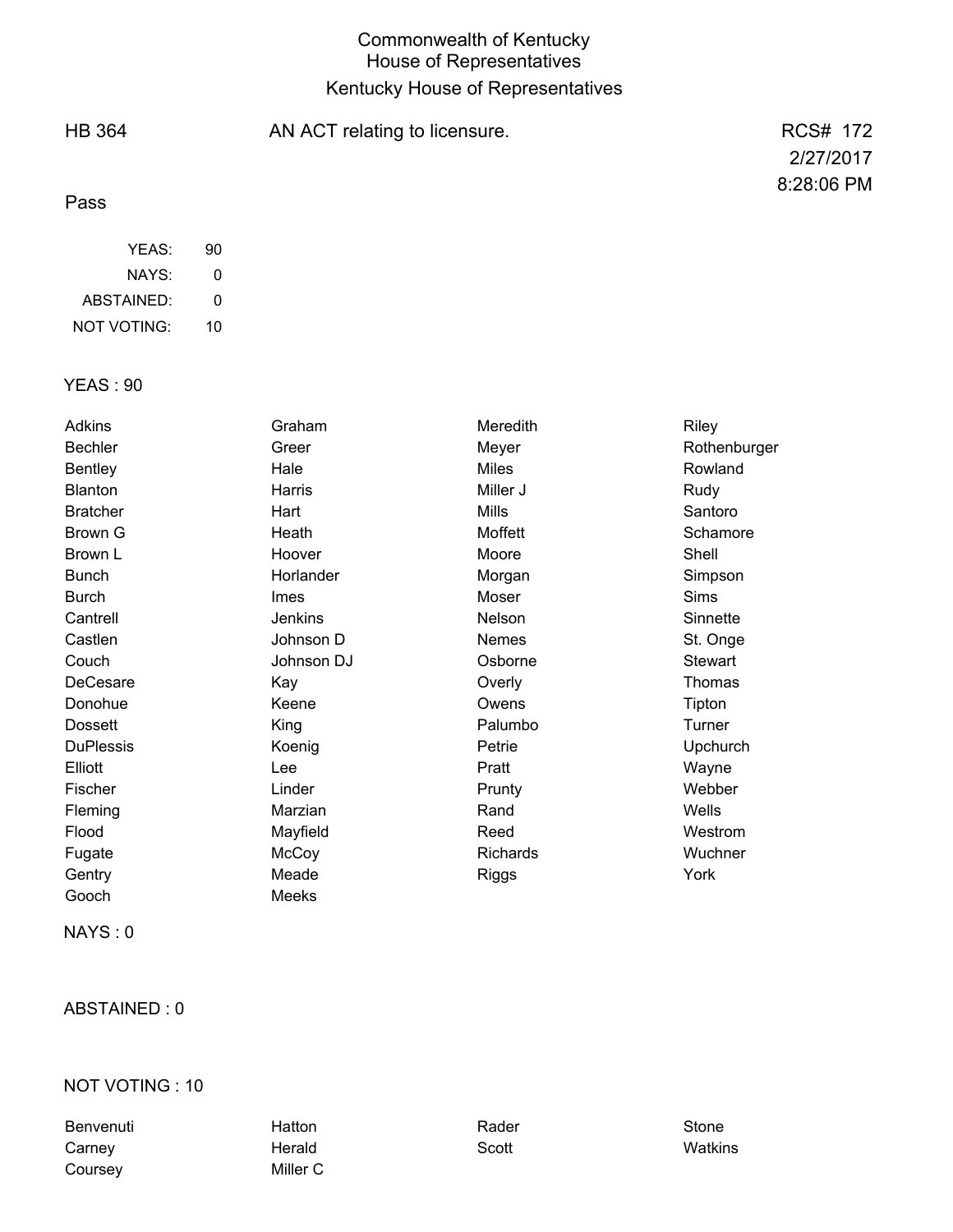| <b>Commonwealth of KY Senate</b> |                          |                                                 |                     |     |                        |              |         |  |
|----------------------------------|--------------------------|-------------------------------------------------|---------------------|-----|------------------------|--------------|---------|--|
|                                  | <b>CONSENT</b>           | 2017 Regular Session<br>Tuesday, March 14, 2017 |                     |     | <b>YEA</b>             | 38           |         |  |
|                                  | <b>Bill: HB 364</b>      |                                                 |                     |     |                        | <b>NAY</b>   | 0       |  |
| <b>Motion to:</b>                | <b>PASS HB 364 SCS 1</b> |                                                 |                     |     |                        |              |         |  |
|                                  |                          | Title:   AN ACT relating to licensure.          |                     |     |                        | <b>PASS</b>  | 0       |  |
|                                  |                          |                                                 |                     |     |                        |              |         |  |
|                                  |                          | YNP                                             |                     | YNP |                        |              | YNP     |  |
| <b>*Alvarado</b>                 |                          |                                                 | *Hornback           |     | *Schroder              |              |         |  |
| *Bowen                           |                          |                                                 | <b>*Humphries</b>   |     | *Seum                  |              |         |  |
| *Buford                          |                          |                                                 | <b>Jones</b>        |     | *Smith                 |              |         |  |
| *Carpenter                       |                          |                                                 | *Kerr               |     | <i><b>*Stivers</b></i> |              |         |  |
|                                  | <b>*Carroll, Danny</b>   |                                                 | <b>*McDaniel</b>    |     | *Thayer                |              |         |  |
| <b>Carroll, Julian</b>           |                          |                                                 | <b>McGarvey</b>     |     | <b>Thomas</b>          |              |         |  |
| <b>Clark</b>                     |                          |                                                 | *Meredith           |     | <b>Turner</b>          |              |         |  |
| *Embry                           |                          |                                                 | <b>Neal</b>         |     | <b>Webb</b>            |              |         |  |
| *Girdler                         |                          |                                                 | <b>Parrett</b>      |     | *West                  |              |         |  |
| <i><b>*Givens</b></i>            |                          |                                                 | <b>*Raque Adams</b> |     |                        | *Westerfield |         |  |
| <b>Harper Angel</b>              |                          |                                                 | <b>Ridley</b>       |     | *Wilson                |              |         |  |
| *Harris                          |                          |                                                 | <b>*Robinson</b>    |     | *Wise                  |              |         |  |
| *Higdon                          |                          |                                                 | *Schickel           |     |                        |              | 7:05 PM |  |